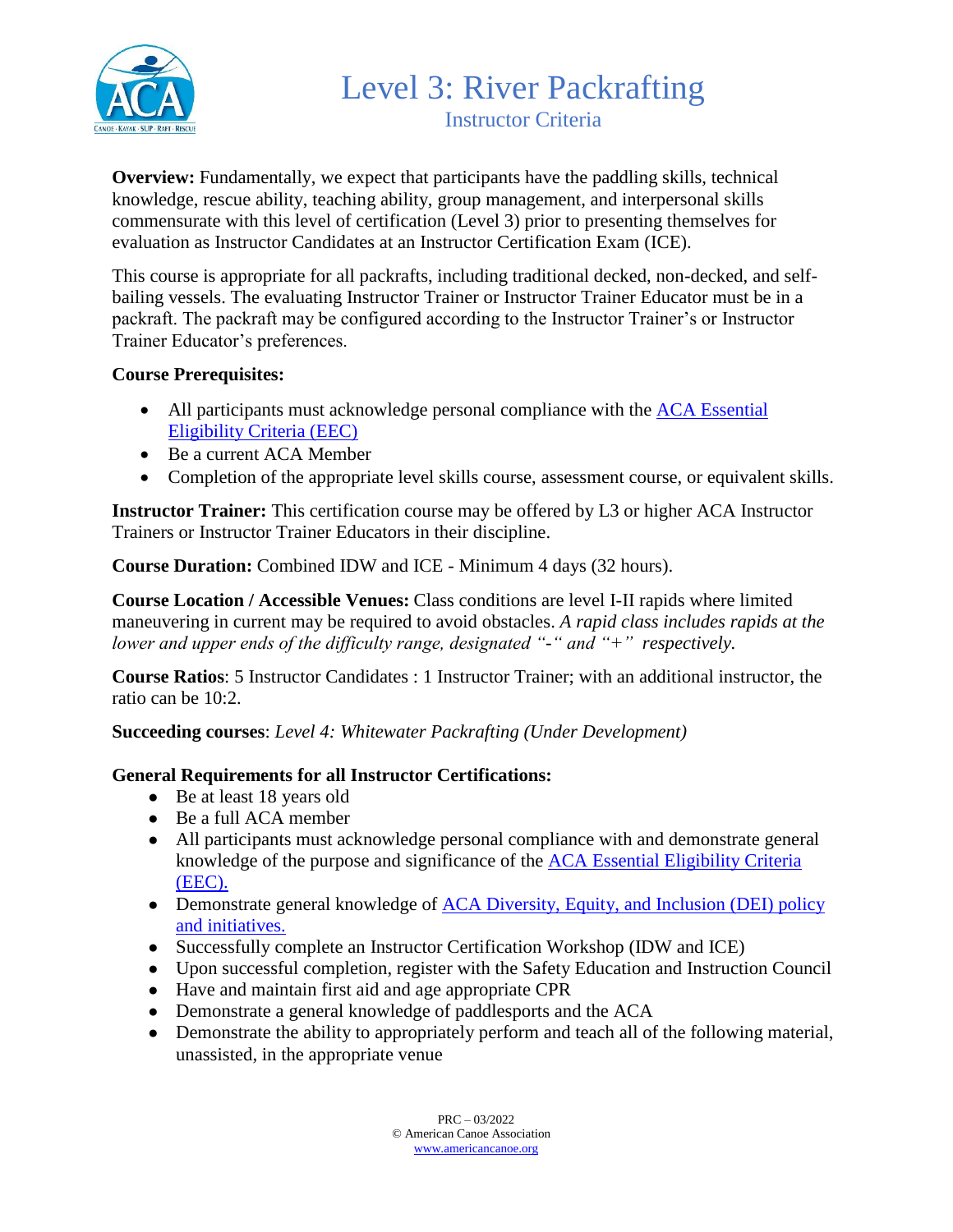

# Level 3: River Packrafting

## Instructor Criteria

Instructors are expected to be able to demonstrate, teach, and model everything on the official ACA skills course and assessment course outlines which correspond to their level/craft.

## **Maintenance Requirements:**

- Teach at least two courses, that meet ACA standards, within the four-year certification period and properly report the courses to the National Office
- Complete an Instructor Update, at the highest level of certification, during the four-year certification period
- Maintain ACA membership and SEIC registration annually
- Maintain appropriate CPR and first aid certification for the duration of certification

## **Level 3: River Packrafting Instructor Requirements:**

- 1) Demonstrate a knowledge of ACA Paperwork:
	- How to register and report a course (with and without insurance)
	- An understanding of the ACA Waiver and Release of Liability
- 2) Demonstrate knowledge and ability to efficiently/effectively plan and implement appropriate instructional sessions and assessments for a different learning styles and ability levels, to include:
	- Differentiation of instruction based on the individual learner (student centered)
	- Use of an appropriate skills progression when teaching complex skill sets
	- Selection of appropriate teaching venue based on ability and desired outcomes
	- Focus on core principals rather than specific technique
	- Provides appropriate, specific and meaningful feedback
- 3) Demonstrate the following:
	- Positive interpersonal skills
	- Appropriate group management skills (including leadership and judgment)
	- Ability to choose an appropriate venue /class site
- 4) Demonstrate a clear understanding and the ability to teach the various unique packraftspecific considerations, including but not limited to:
	- Packraft designs, configurations, features, accessories, outfitting, and rigging
	- Performance strengths and weaknesses of different packraft designs
	- Packraft materials, maintenance and repair techniques
	- Best practices for securing gear in boats, and for packing and carrying boats and equipment
	- Boat-based rescue techniques
	- Making safe gear choices while considering weight sensitivity
	- Safety implications of easy access to remote paddling environments
- 5) Unresponsive paddler rescue.